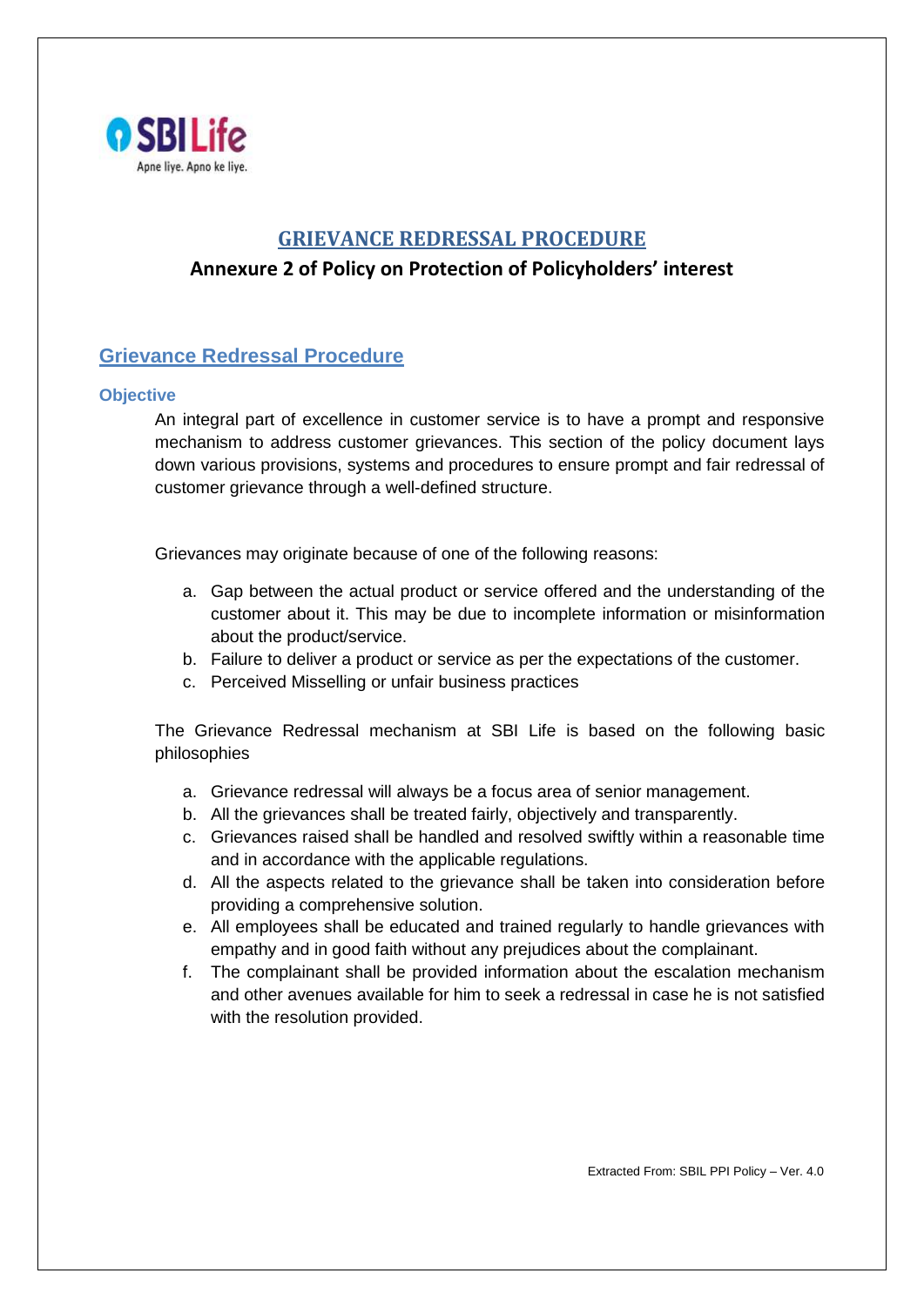# **Organizational Structure for Grievance Redressal Mechanism**

In accordance with the IRDAI guidelines on grievance redressal by insurance companies which provide that every insurer shall have a designated grievance redressal officer of senior management level. It also stipulates that every office other than the corporate office shall also have an officer nominated as grievance redressal officer for that office, the grievance officers for the Company at different levels shall be as under

- a. For the Company Chief Operating Officer assisted by Head Client Relationship.
- a. Regional Offices Regional Director
- b. All other branch offices Head of the Office

### **Process of Receiving the Grievances**

The policyholders and prospects can approach us through letter, email, phone calls, SMS or walk in to any of the SBI life branches for redressal of their grievance or queries.

The grievance can also be logged in directly by the policy holder at [info@sbilife.co.in,](mailto:info@sbilife.co.in) Toll free Number 1800 267 9090, in SBI Life website [www.sbilife.co.in](http://www.sbilife.co.in/) , SBI Life mobile app or Customer Self Service Portal [https://mypolicy.sbilife.co.in](https://mypolicy.sbilife.co.in/) .

There is also an option for the policy holder to login their grievance with the Integrated Grievance Management System (IGMS) portal [https://irdai.gov.in](https://irdai.gov.in/) (other links>>online registration of Policy holder complaint

The complainant can also approach with their grievances through National Consumer Helpline (NCH), Toll Free No. 1800-11-4000, SMS No. 8130009809 (24 Hrs.) OR through the website [www.consumerhelpline.gov.in.](http://consumerhelpline.gov.in/#_blank)

In addition, policyholder can also seek redressal at any of the Regional offices or the Central Processing Center with Head - Client Relationship.

### **SBI life Insurance Company Limited**

Central Processing Center

7th Level (D Wing) & 8th Level,

Seawoods Grand Central, Tower 2,

Plot No R-1, Sector - 40,

Seawoods, Nerul Node

Navi Mumbai-400 706

Email id: info@sbilife.co.in

If not satisfied with the resolution provided at a particular level, customer can escalate his grievance to the next level.

Extracted From: SBIL PPI Policy – Ver. 4.0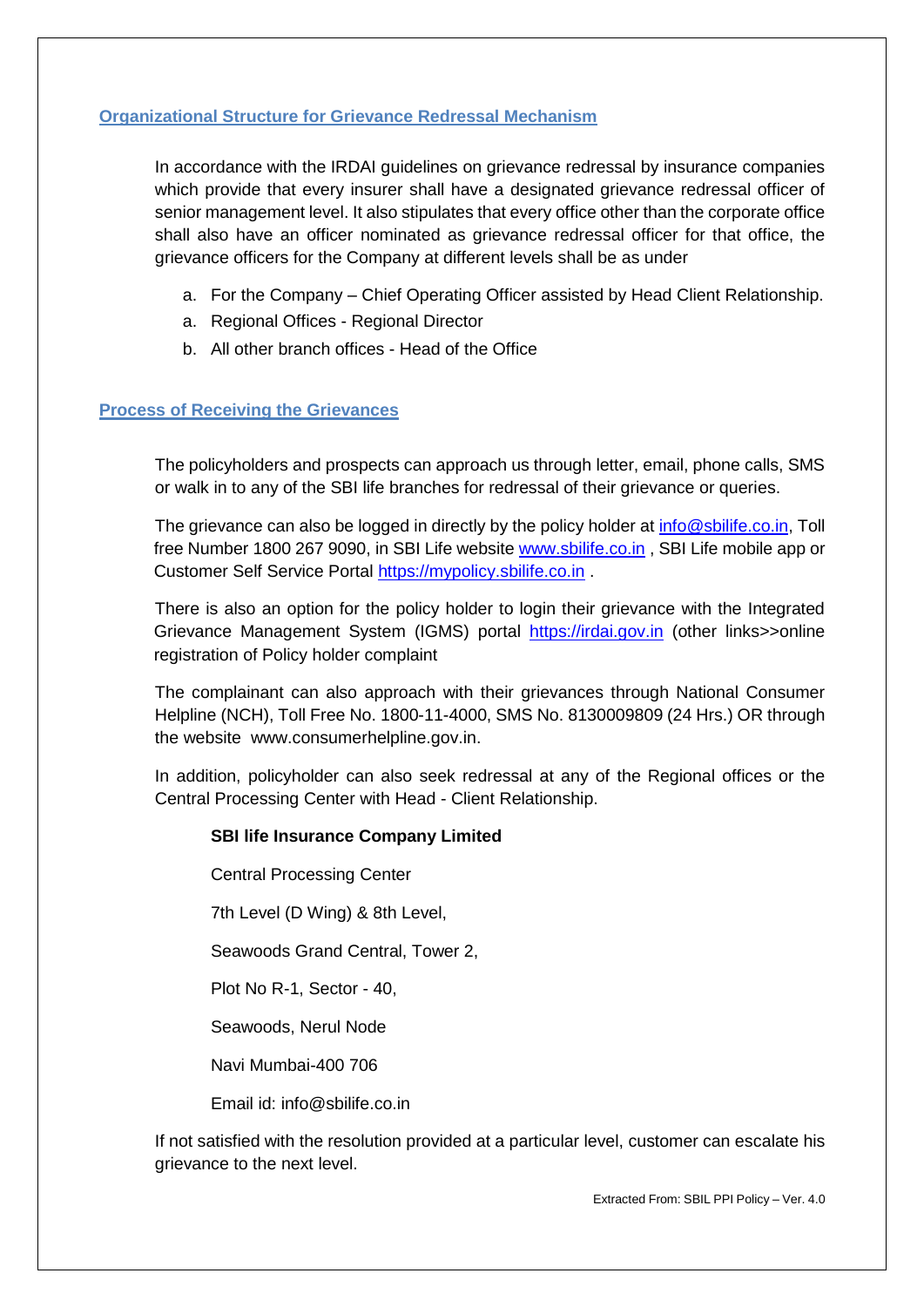# **Process for Registration of Grievances**

The grievance of the customer shall be registered in our Customer Relationship Management (CRM) module and a unique Service Request (SR) number shall be allotted to the grievance.

As per the regulatory guidelines, CRM module is fully integrated with Integrated Grievance Management System (IGMS) of IRDAI and all grievances logged in CRM are mirrored in IGMS and IRDAI Token Number is generated in real time.

Similarly, grievances logged at IGMS are mirrored in CRM for registration of these grievances.

# **Process for Resolution of Grievances**

Once the grievance is logged in CRM with unique SR Number, the grievance is looked into in detail and resolution provided according to the nature of the grievance.

- A written acknowledgement shall be sent to the complainant within 3 working days from date of receipt of grievance. In case grievance is resolved within three days, resolution letter along with acknowledgement is sent to the complainant.
- The acknowledgement letter/ letter will be sent with the name, designation and contact details of the authorized official
- The acknowledgement letter will detail the grievance redressal procedure and the time needed to resolve the grievance.
- In respect of grievances not resolved within 3 working days the same will be resolved within 2 weeks of its receipt and SBI Life will arrange to forward the final resolution letter to the complainant.
- The resolution letter will redress or reject the grievance and the reasons for the same will be advised to the client.
- The complainant will also be advised that if no escalation is received from the complainant within 8 weeks from the date of receipt of response from SBI Life the grievance will be treated as closed.
- The complaints which are getting logged in NCH portal are being viewed by SBI Life Insurance Co. Ltd. Using their portal. These are registered in CRM. Accordingly, the complaints are analysed, investigated and necessary action are being taken to resolve these grievances. The resolution is being informed to the complainant through email/letter and the same is also updated on the NCH portal.

Once the grievance is closed, the gist of resolution shall be recorded in CRM application to help track all the grievances logged along with the resolution comments.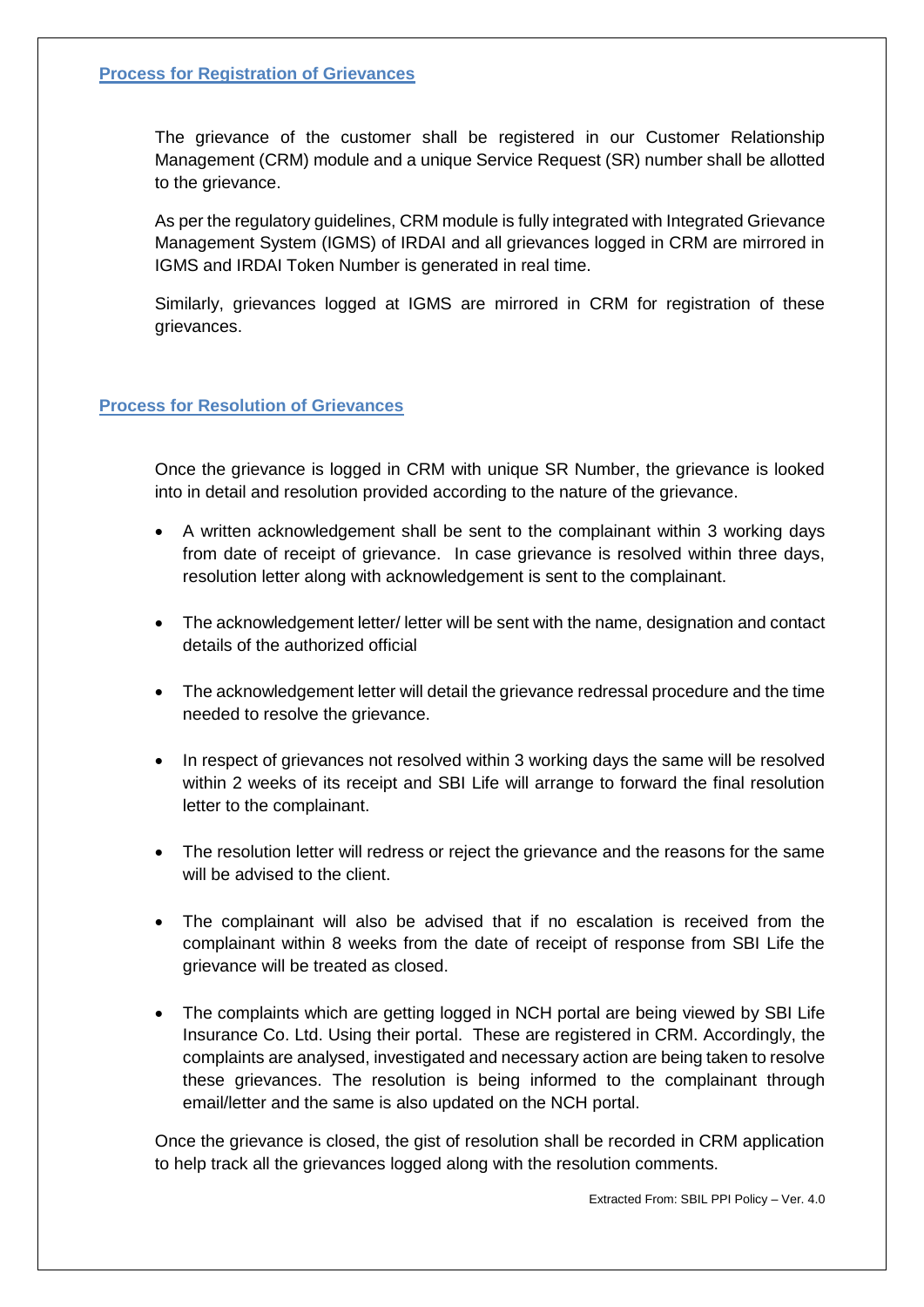## **Process of Escalation**

The complainant is advised as to how to pursue a grievance further if the resolution provided is not acceptable to him/her.

The complainant can approach the Regional Director at the Regional Office if not satisfied with the resolution provided at the Branches.

The complainant can approach Head Client Relationship at Central Processing Centre if not satisfied with the resolution provided by the Regional Office.

The complainant can approach the Chief Operating Officer at Central Processing Centre if not satisfied with the resolution provided by the Head Client Relationship

In case the complainant is still not satisfied with the final response/resolution provided by the company the complainant can write to Insurance Ombudsman. The detailed address and contact details of the Insurance Ombudsman are mentioned in the response letter provided to the complainant.

Customer also has an option to approach the Honourable Insurance Ombudsman after expiry of 30 days from the date of filing the complaint even if the complaint is lying in different stages of internal grievance redressal process of the company.

These details are also provided to the policy holders in the policy document and on the company's website [www.sbilife.co.in.](http://www.sbilife.co.in/)

#### **Categorization of Grievance**

- Grievances will be categorized as prescribed by IRDAI from time to time.
- Suitable processes for handling different categories of grievances would be taken up with approvals from Chief Operating Officer.
- Legal Grievances received through consumer fora, courts, ombudsman's office and legal notice shall be separately handled by our legal cell

#### **Review of Grievances**

20 sample grievances shall be shared with the MD & CEO every week for review as per IRDAI guidelines on PRAGATI programme with a view to addressing the gaps, if any, in the underlying systems and processes so as to avoid recurrence of similar complaints.

A quarterly report shall be put up to the management on total grievance received /resolved and pending along with a root cause analysis and category/region wise trends will be put up to the top management.

A quarterly report on grievances will be submitted to Policyholders Protection Committee of SBI Life Board. The report will list out the reason for the grievance, action taken and any further action which needs to be initiated